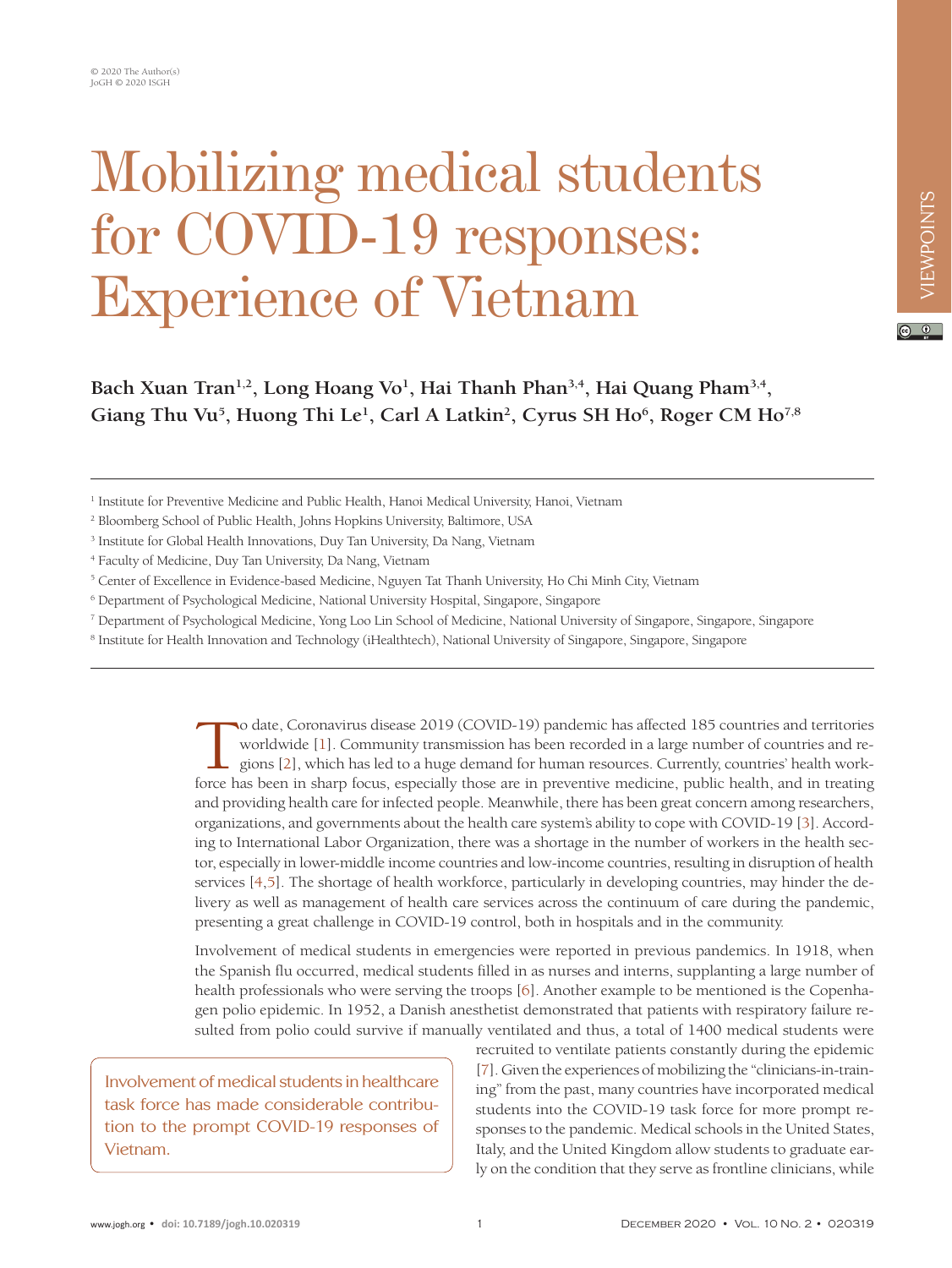To prepare for medical students and optimize the capacity in emergencies, universities should incorporate field epidemiological practicum and engage health authorities as supervisors throughout the programs.

universities in Denmark keep medical students in their clinical placements and initiate fast-track courses in ventilator therapy and nursing assistance [\[8](#page-2-7)[-10\]](#page-2-8).

Vietnam preventive medicine has demonstrated certain advantages in preventing and controlling the COVID-19 outbreak. On the other hand, despite the wide coverage from central to grassroots levels, contact tracing and epidemiological investigations in Vietnam have revealed its weaknesses in terms of capacity and staff when many thousands of people are at risk of being infected. During the first week of April, Hanoi has rapidly traced over 26000 people with a history of close contacts to confirmed COV-ID-19 cases at an early stage. Due to the complicated COVID-19 outbreak situation, medical universities in Vietnam have developed plans in case health staff or students are infected and proactively respond to possible scenarios. Based on a request of the Hanoi Department of Health, after opening training courses on essential medical understanding on COVID-19, Hanoi Medical University mobilized 97 senior students in preventive medicine and 27 final-year students of public health to support prevention, early detection, and control of COVID-19 with the health staffs at the Hanoi Center for Disease Control (CDC). Volunteer students at medical universities have been involved in the epidemiological investigation of cases coming from epidemic areas. They are providing counseling to people over the phone, collecting samples from suspected community groups, importing data into computers, and cleaning and disinfection for congregate settings for COVID-19.

The involvement of medical students in the prevention and control of COVID-19 has certain advantages. First and foremost, with a solid background on health care cultivated throughout years of in-depth education, senior medical students have sufficient practical and clinical capabilities. A variety of transferable skills, such as critical appraisal, observation, listening, logical reasoning, and decision making, gained through their practical training programs at hospitals as well as at outside health facilities, is also of great help. Furthermore, medical students have also been trained for effective interpersonal communication, understanding and treating serious illness, and ethical issues, which is helpful in investigating the epidemiological characteristics and symptomology. Finally, as medical students have been familiar with working under pressure for a long time, they are able to handle a heavy workload and perform well under high pressure. However, due to the differences between hospital and community environment, especially in



Photo: From Hanoi Medical University (used with permission).